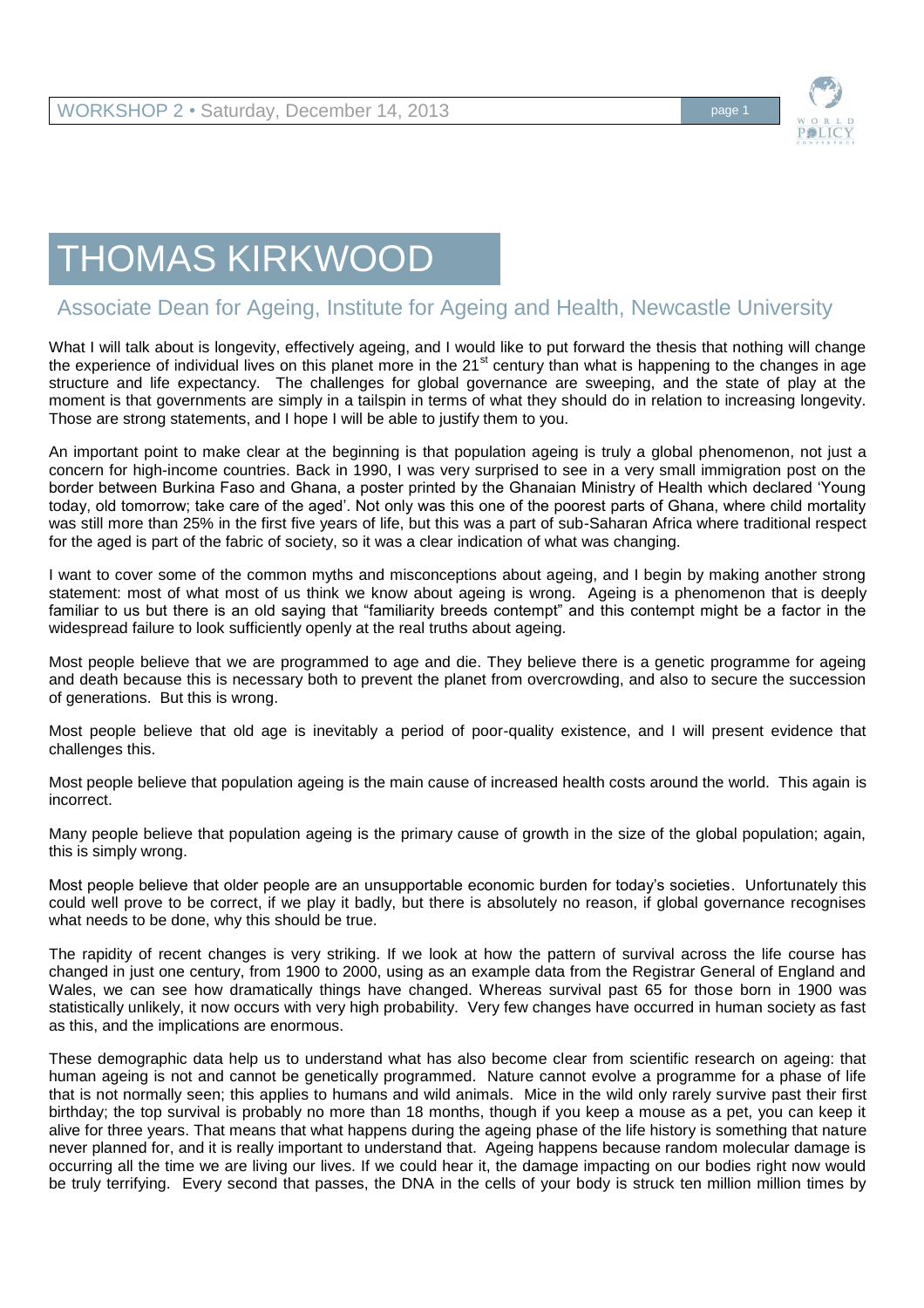

what are called free radicals. Think about it; every second, ten million million hits are occurring in your body. If those hits passed unrepaired, you would not last long at all! The reason you will survive for many further years is that you have armies of repair systems that are working extremely hard to try and repair the damage as it happens, but even so they are not perfect. A fraction of the damage that is occurring in your body now will persist. This is a tremendously dynamic process that is occurring. This is the ageing process; this is what those of us who work on the science of ageing have to understand.

The other thing we have to look at is the demography. A graph published in in *Science* in 2002 by two leading historical demographers shows a very striking story. Each data point showed, for the year in question, the life expectancy in the longest-living country in the world. The identity of the leader has changed; it started in Scandinavia, went down to Australia and New Zealand, and has bounced around the world, and for the last 20 years it has been Japan. I should add that Monaco is technically the longest-living country in the world today, but it is so small that it does not figure in these league tables.

When we look at a graph like this, what is striking is the linearity of the increase over the last two centuries in life expectancy around the world. This is a background progressive change; because it is a graph of the leaders of the pack it does not show the blips that are caused by the world wars or by major pandemics like the 1919 flu epidemic. For individual countries, their trajectories would show dips that corresponded with periods of warfare or major disease, but the underlying, global trend is upwards.

You can also see, very importantly, the United Nations forecast that was made back in 1980. Despite the fact that we had had 200 years of steadily increasing life expectancy, the UN (along with all of the other forecasting agencies) predicted that this increase would soon stop. The reason was that, until that point, just one thing had been driving the increase in life expectancy, which was that we were preventing deaths in the early and middle years of life. Everybody assumed that the ageing process was something fixed, which would not change. By 1980 in high-income countries we had reduced the death rates in the early and middle years of life to such an extent that, if you could eradicate all death before the age of 50, you would see only a very small further increase in life expectancy.

The statistics show, however, that humanity disregarded the UN predictions! This was because, contrary to expectation, a new driver of increasing longevity appeared. This new driver is that death rates of very old people are falling. In high-income countries, death rates of people aged 80 and above are less than half today what they were just 50 years ago, and we see no immediate end to this trend in sight.

This unexpected violation of previous predictions is why governments around the world have found themselves unprepared. Indeed, there is plenty of evidence that even the basic facts are less widely appreciated than they need to be. And the attitudes towards the increase are curiously negative. A few years ago a headline in an English newspaper said, 'The bad news is, we're living even longer.' It is bizarre that what is arguably humanity's greatest success - the doubling of the average length of a human life over the course of the last 200 years – is so often portrayed as a disaster in the making, the "grey tsunami" or "ticking time bomb" of demographic change.

The picture we have of the nature of the ageing process is incomplete. It is much more malleable than we used to think. Ageing is shaped not just by intrinsic factors and there are many things about the way our lives are lived which impact on the processes of accumulating molecular damage. Thus, we know that stress, adverse environments and unhealthy nutrition actually accelerate the build-up of the molecular damage that drives the ageing process. On the other hand, that a healthy lifestyle and healthy nutrition empower the body's protective mechanisms.

In all countries there is a marked difference in life expectancy between people at the rich end of the spectrum and people at the poor end of the spectrum, and there is a strong social gradient also in healthy life expectancy – how long it takes to develop life-limiting illness. This presents an enormous challenge to governments, to try to reduce the inequality in healthy life expectancy. This is important especially when we look at the necessary changes in the retiring ages that are to date another area of failed governance. We have seen an increase in life expectancy of two to 2.5 years per decade over a century, during which governments have not even thought to address the difficult issue of changing retirement age. Now we have to do it in a hurry, and it is very difficult.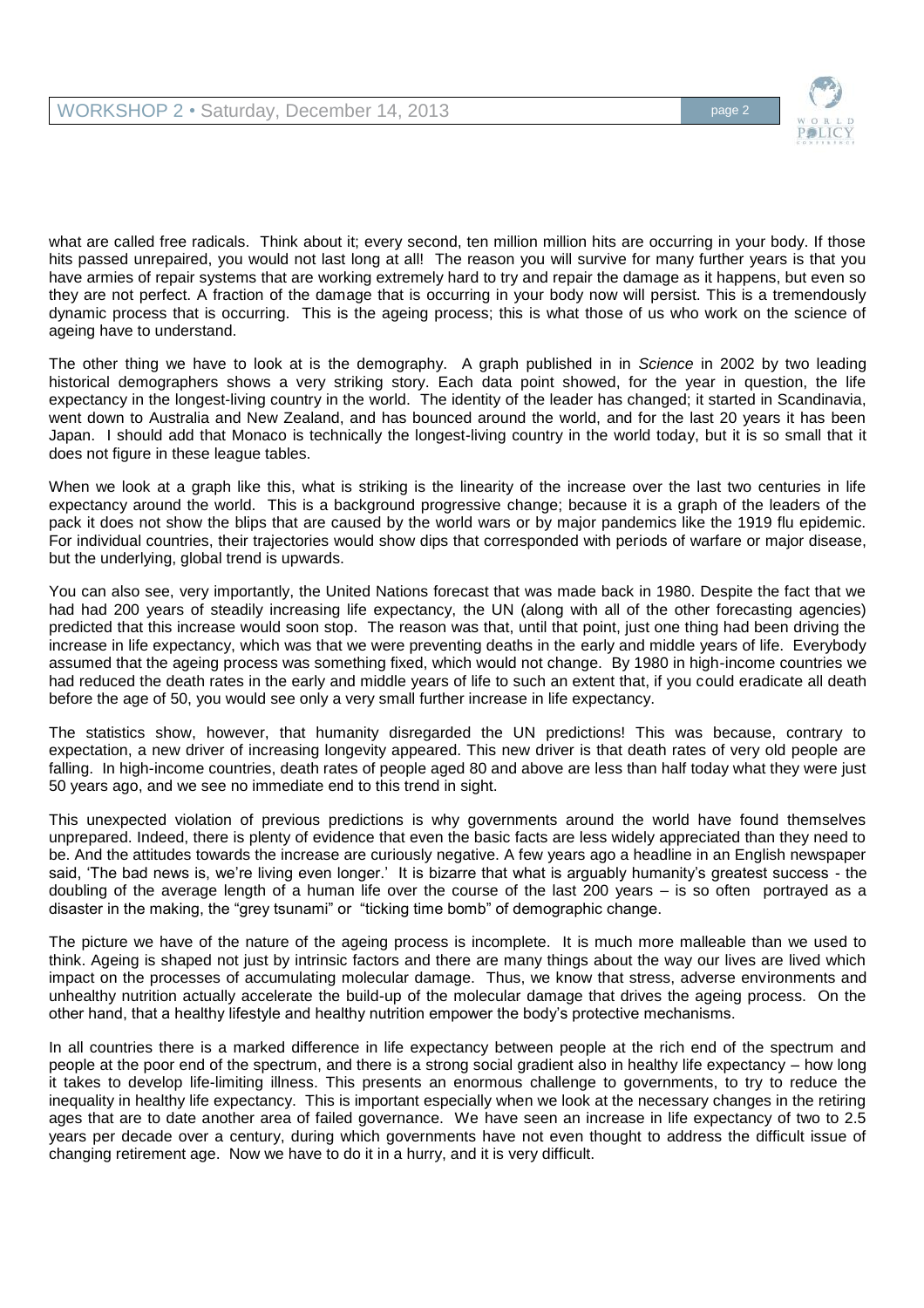

For us in this room, who have good standards of health and living, greater longevity is an opportunity to enjoy more good years of healthy existence. However, for people at the lower end of the social spectrum, the increases in retiring age are taking them well beyond the expected age of the development of the first major limiting illness. This leads to serious risk of perpetrating a profound social injustice.

Another major challenge is simply the absence of information. Back in 2001, the BBC asked me to deliver the annual Reith Lectures, which are intended to address issues of major concern for society. I spoke about ageing (www.bbc.co.uk/radio4/reith2001). 2001 happened to be a census year in the UK. Several of my audience wrote to point out that the first page of the census form asked whether the respondent was over 75. If the answer was yes, the form instructed you to turn to the back page, sign the form and return it uncompleted. What this shows is that the then UK Government, and I am sure it is not alone in this, regarded it as inappropriate or too difficult to gather information from people 75 and older. Similarly a health expectancy survey in Scotland similarly excluded people over the age of 75. But how can you make informed policy about health expectancy in the 21<sup>st</sup> century if you exclude older people from the data gathering?

In 2006, together with colleagues at Newcastle University, I started the Newcastle 85+ study to try to gain detailed information about very old people. This is still the largest study in the world to look in detail at what life is actually like for people aged 85 and above. Very comprehensive health assessments were made, visiting each participant in their normal place of residence, with visits on three occasions lasting 90 minutes, taking blood samples, doing medical health checks, reviewing the GP records and so on. Among other data, for each individual in this study we could find out whether they had (or did not have) each of 18 different age-related diseases. So everybody got a number, a disease count, which could be zero up to 18, and these are the statistics.

We found that not a single person in our sample of about 1,000 people had nothing wrong with them at age 85. In fact, three-quarters of them had four or more age-related illnesses. What this says is that multi-morbidity is the norm, and yet the health services in every single country in the world are configured to deal with diseases one at a time. I go to a wonderful general practice, the best I have ever been to, but I always tease the doctors, because they have a card on the door which says, 'Remember when you come to see your doctor, bring only one problem at a time'. Many health services are organised in this way, to treat one problem at a time. But we should perhaps consider that this is intrinsically ageist, because you cannot deliver effective medicine to older people if you do not adjust the configuration of the health services to take proper account of multi-morbidity.

However, what was also very interesting was that when we asked these people to self-rate their health, 78% rated their health as good, very good or excellent. This contradicts the notion that 85-year-olds or people of great age are necessarily bundles of sickness and misery. Many of them are very dynamic; some of them had started companies within the last five years; many of them were entirely independent. 20% could perform all of the activities of daily living.

It is sadly not an exaggeration to say that medical research is seriously failing sufficiently to address the challenges associated with ageing. Age is the single biggest risk factor for perhaps 90% of the medical conditions that command attention in today's richer parts of the world. Around the world there are many institutes for research on cancer. Age is the biggest risk factor for the great majority of cancers and there many important connections between ageing and cancer. But how many of these institutes have staff researching into how age contributes to cancer? The answer is extremely few, and it is the same for heart disease and other age-related conditions.

Therefore, we have to reconfigure our medical research to be able to provide us with the answers, and the interesting thing is that, as we discover the answers relating to one disease, we will also discover common pathways contributing to other age-related diseases, so the prize will be enormous. I would forecast that in 20-30 years' time the world will have changed profoundly how it does research on these diseases, and people writing the histories of the first half of the  $20<sup>th</sup>$  century will ask how it could have taken so long.

The last area I want to touch on briefly, which again is tremendously important in terms of governance, concerns some work I was involved in for the UK Government Office for Science five years ago. This looked at the issue of 'mental capital' through life. Mental capital was defined for this project as the totality of an individual's cognitive and emotional